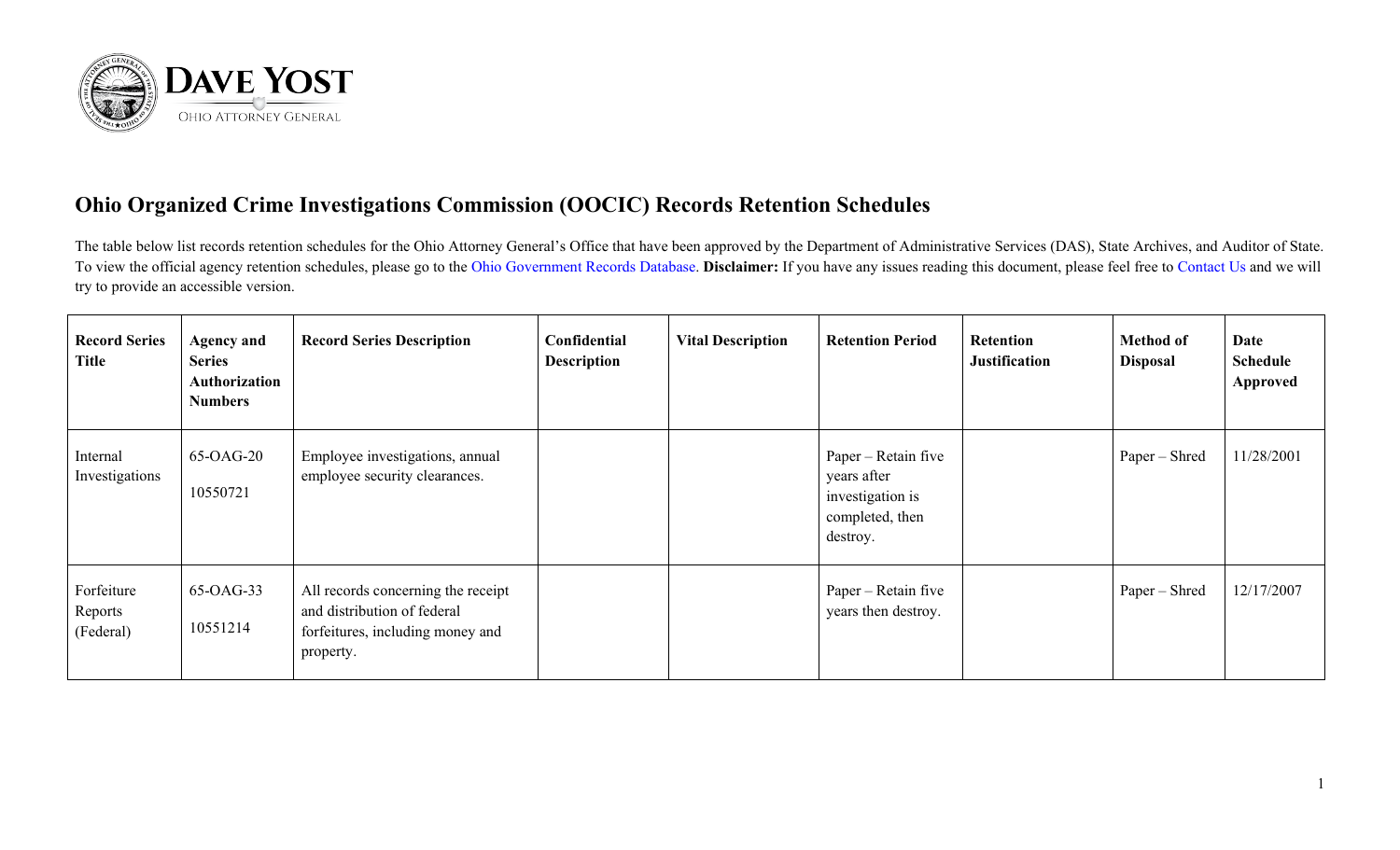

| <b>Record Series</b><br><b>Title</b> | <b>Agency and</b><br><b>Series</b><br><b>Authorization</b><br><b>Numbers</b> | <b>Record Series Description</b>                                                                                                                                                                                                                                                                                                                     | Confidential<br><b>Description</b>                                                                   | <b>Vital Description</b> | <b>Retention Period</b>                                                                                                                                                                                                 | <b>Retention</b><br><b>Justification</b> | <b>Method of</b><br><b>Disposal</b>             | <b>Date</b><br><b>Schedule</b><br>Approved |
|--------------------------------------|------------------------------------------------------------------------------|------------------------------------------------------------------------------------------------------------------------------------------------------------------------------------------------------------------------------------------------------------------------------------------------------------------------------------------------------|------------------------------------------------------------------------------------------------------|--------------------------|-------------------------------------------------------------------------------------------------------------------------------------------------------------------------------------------------------------------------|------------------------------------------|-------------------------------------------------|--------------------------------------------|
| Standard<br>Operating<br>Procedure   | 65-OAG-49<br>10551718                                                        | Ohio Organized Crime Investigation<br>Commission (OOCIC) rules and<br>regulations to operate within.                                                                                                                                                                                                                                                 | Task Force funds<br>and expenditures<br>may be detailed in<br>procedures (ORC<br>$177.03(D)(5)$ ).   |                          | Machine Readable -<br>Retain until revised,<br>superseded, obsolete<br>or no longer of<br>administrative value.<br>Paper - Retain until<br>revised, superseded,<br>obsolete or no<br>longer of<br>administrative value. |                                          | Machine<br>Readable-<br>Delete<br>Paper - Shred | 3/14/2019                                  |
| Vehicle<br>Operations<br>Files       | 65-OAG-50<br>10551719                                                        | Files concerning fleet vehicles<br>owned by the Ohio Organized Crime<br>Investigations Commission<br>(OOCIC). Records include, but are<br>not limited to, service records,<br>operation maintenance reports of<br>vehicle, warranties and guaranty<br>statements, operating manual,<br>accident reports, repair records, and<br>salvage information. | May contain<br>investigatory<br>information<br>protected by ORC<br>$177.03(D)(5)$ and<br>ORC 149.43. |                          | Machine Readable -<br>Retain 1 year after<br>vehicle is salvaged<br>or sold.<br>Paper - Retain 1<br>year after vehicle is<br>salvaged or sold,<br>unless scanned and<br>saved electronically.                           |                                          | Machine<br>Readable-<br>Delete<br>Paper – Shred | 3/14/2019                                  |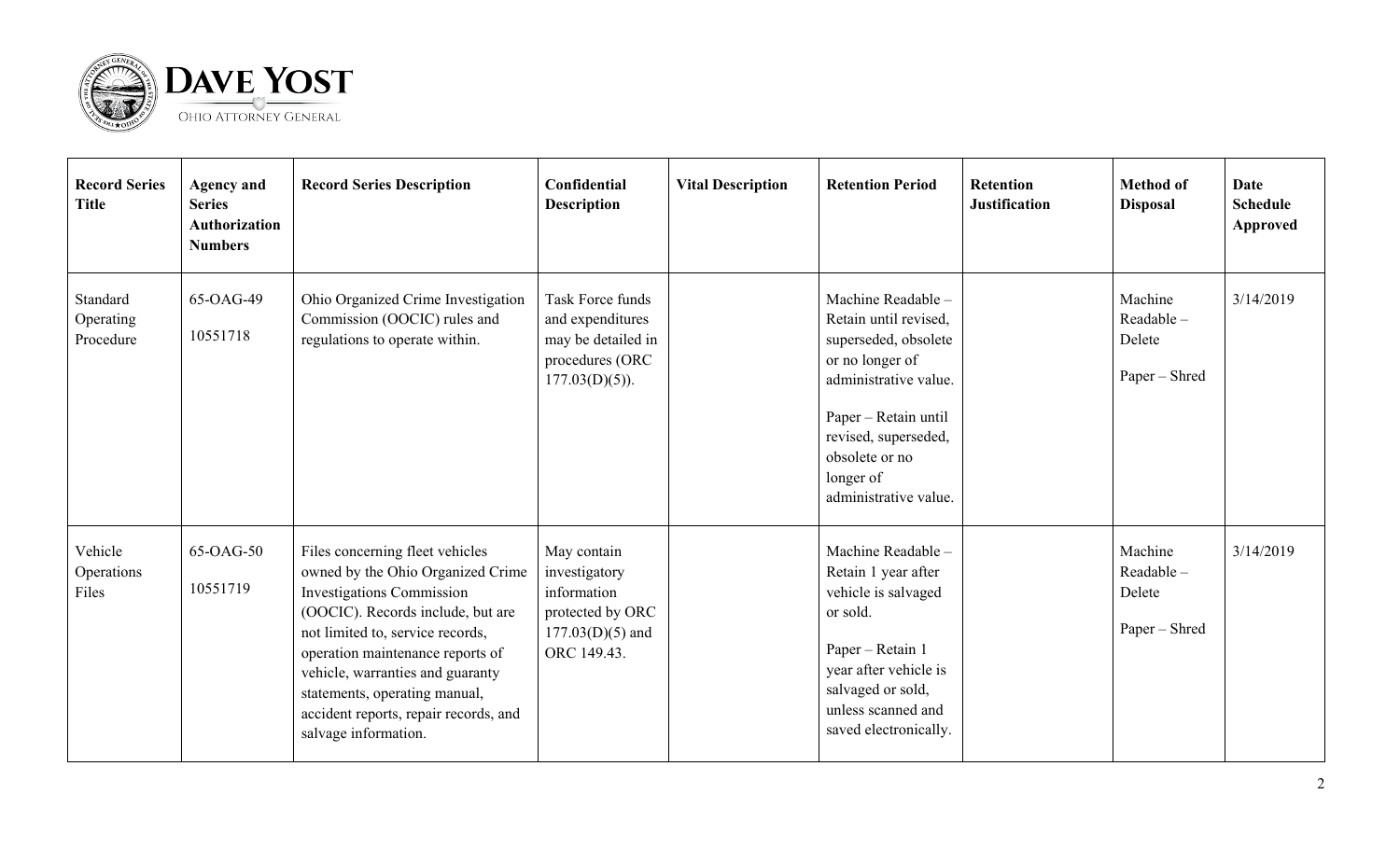

| <b>Record Series</b><br><b>Title</b>                 | <b>Agency and</b><br><b>Series</b><br>Authorization<br><b>Numbers</b> | <b>Record Series Description</b>                                                                                                                                                                                                                                                                                   | Confidential<br><b>Description</b>                                                                   | <b>Vital Description</b> | <b>Retention Period</b>                                                                                                                                                                                                                                                                                          | <b>Retention</b><br><b>Justification</b> | <b>Method of</b><br><b>Disposal</b>             | Date<br><b>Schedule</b><br><b>Approved</b> |
|------------------------------------------------------|-----------------------------------------------------------------------|--------------------------------------------------------------------------------------------------------------------------------------------------------------------------------------------------------------------------------------------------------------------------------------------------------------------|------------------------------------------------------------------------------------------------------|--------------------------|------------------------------------------------------------------------------------------------------------------------------------------------------------------------------------------------------------------------------------------------------------------------------------------------------------------|------------------------------------------|-------------------------------------------------|--------------------------------------------|
| Equipment<br>Inventory and<br>Assignment<br>Tracking | 65-OAG-51<br>10551720                                                 | Tracks location, custody, and status<br>of equipment used by the Ohio<br>Organized Crime Investigations<br>Commission (OOCIC). Records<br>concern, but are not limited to,<br>equipment like GPS units, vehicles,<br>cameras, investigative equipment,<br>walkie-talkie radios, computers, and<br>cellular phones. | May contain<br>investigatory<br>information<br>protected by ORC<br>$177.03(D)(5)$ and<br>ORC 149.43. |                          | Machine Readable -<br>Retain 3 years after<br>equipment salvaged,<br>destroyed, or<br>transferred<br>ownership, provided<br>audited.<br>Paper – Retain 3<br>years after<br>equipment salvaged,<br>destroyed, or<br>transferred<br>ownership, provided<br>audited, unless<br>scanned and saved<br>electronically. |                                          | Machine<br>Readable-<br>Delete<br>Paper – Shred | 3/14/2019                                  |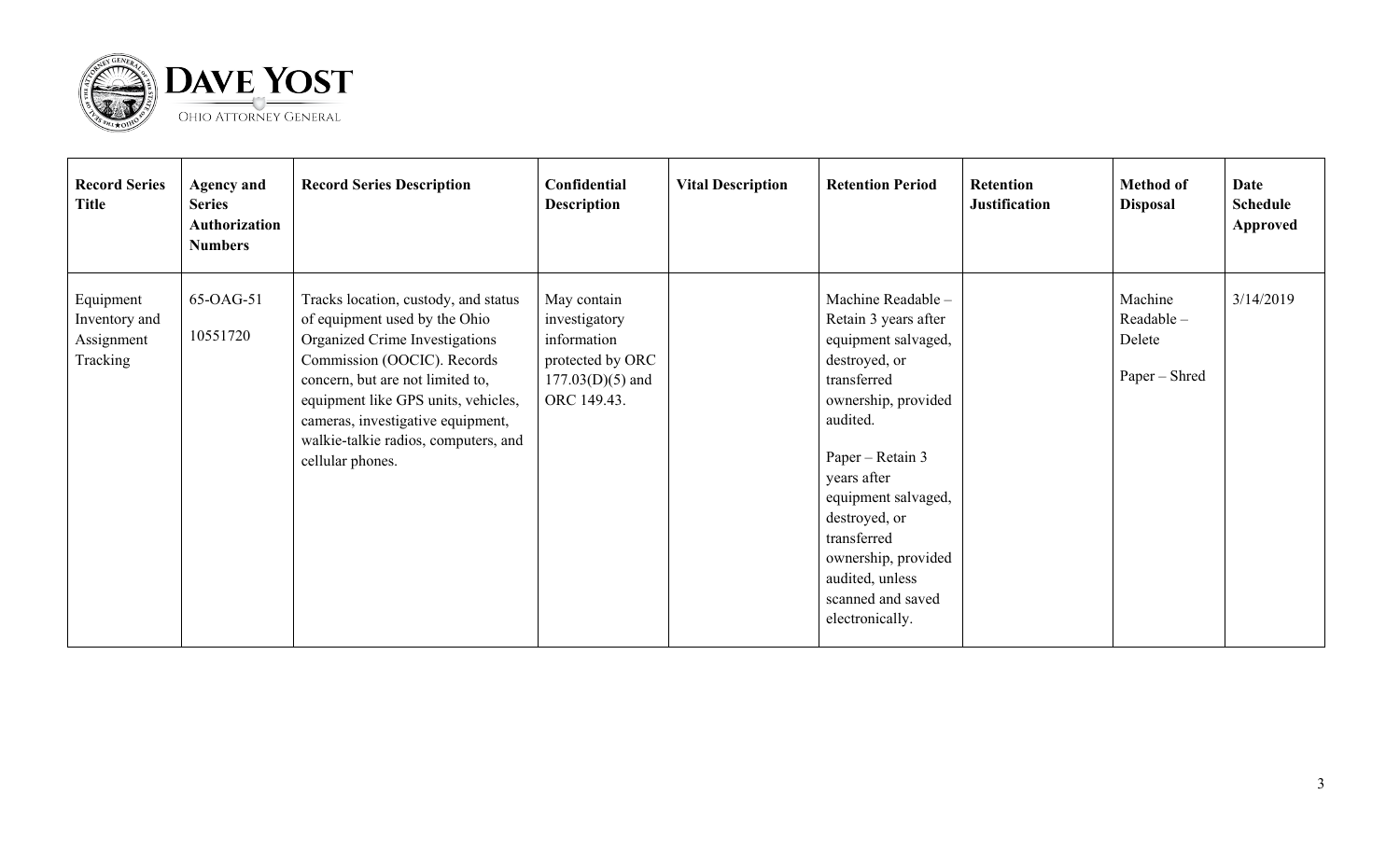

| <b>Record Series</b><br><b>Title</b>             | <b>Agency and</b><br><b>Series</b><br>Authorization<br><b>Numbers</b> | <b>Record Series Description</b>                                                                                                                     | Confidential<br><b>Description</b>                                  | <b>Vital Description</b> | <b>Retention Period</b>                                                                                                                                                      | <b>Retention</b><br><b>Justification</b> | <b>Method of</b><br><b>Disposal</b>             | Date<br><b>Schedule</b><br>Approved |
|--------------------------------------------------|-----------------------------------------------------------------------|------------------------------------------------------------------------------------------------------------------------------------------------------|---------------------------------------------------------------------|--------------------------|------------------------------------------------------------------------------------------------------------------------------------------------------------------------------|------------------------------------------|-------------------------------------------------|-------------------------------------|
| Lease Records<br>of Lands or<br><b>Buildings</b> | 65-OAG-52<br>10551721                                                 | Records documenting leases<br>obtained by the Ohio Organized<br>Crime Investigations Commission<br>(OOCIC) for task force and<br>investigative work. | Confidentiality of<br>Task Force work<br>(ORC)<br>$177.03(D)(5)$ ). |                          | Machine Readable -<br>Retain 2 years after<br>expiration of lease.<br>Paper – Retain 2<br>years after<br>expiration of lease,<br>unless scanned and<br>saved electronically. |                                          | Machine<br>Readable-<br>Delete<br>Paper – Shred | 3/14/2019                           |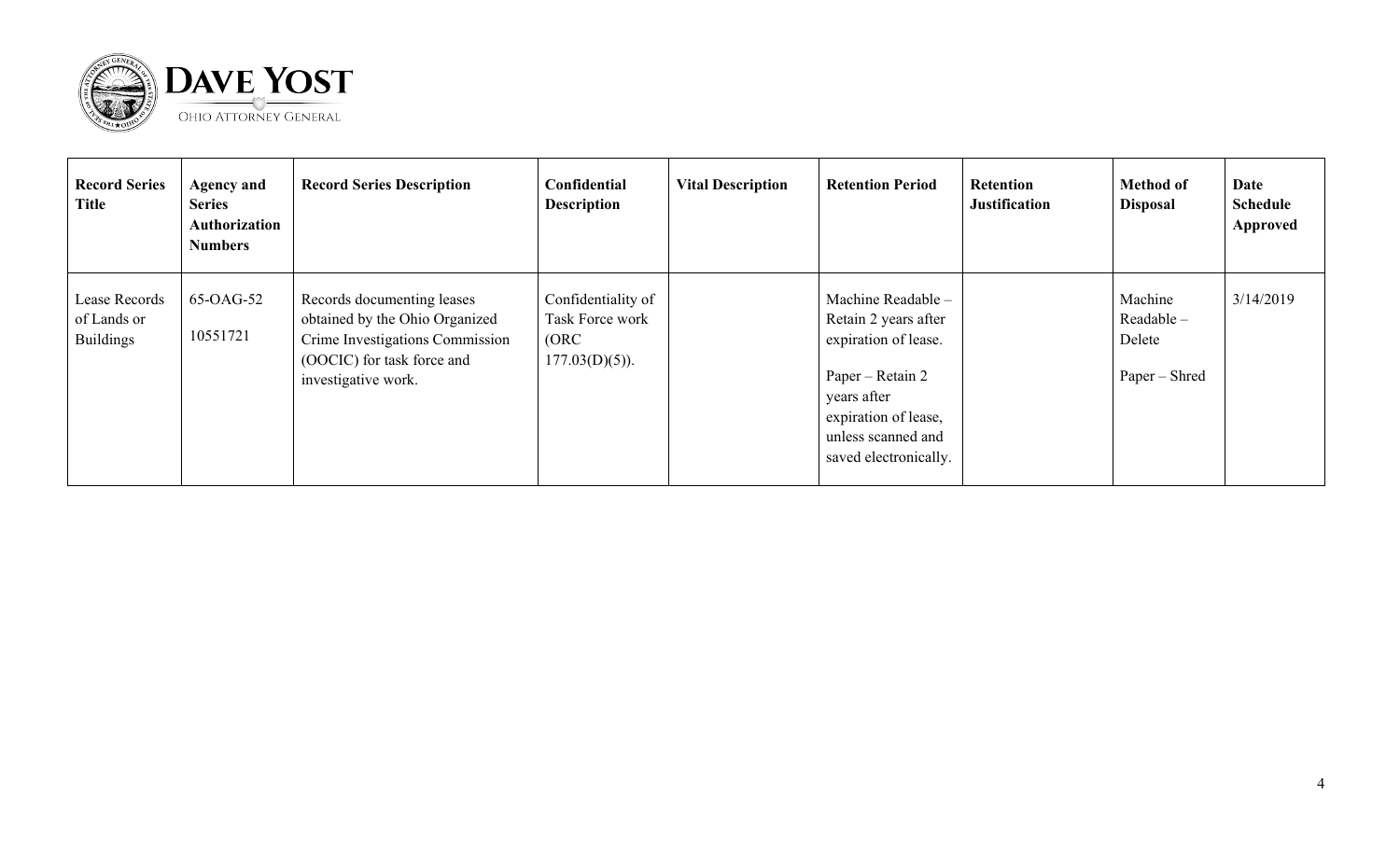

| <b>Record Series</b><br>Title | <b>Agency and</b><br><b>Series</b><br>Authorization<br><b>Numbers</b> | <b>Record Series Description</b>                                                                                                                                                                                                                                                                                                                                                                                                                                                                                                    | Confidential<br><b>Description</b>             | <b>Vital Description</b> | <b>Retention Period</b>                                                                                                                                                        | <b>Retention</b><br><b>Justification</b> | <b>Method of</b><br><b>Disposal</b>           | Date<br><b>Schedule</b><br>Approved |
|-------------------------------|-----------------------------------------------------------------------|-------------------------------------------------------------------------------------------------------------------------------------------------------------------------------------------------------------------------------------------------------------------------------------------------------------------------------------------------------------------------------------------------------------------------------------------------------------------------------------------------------------------------------------|------------------------------------------------|--------------------------|--------------------------------------------------------------------------------------------------------------------------------------------------------------------------------|------------------------------------------|-----------------------------------------------|-------------------------------------|
| Criminal<br>Complaints        | 65-OAG-53<br>10551723                                                 | Documents complaints or queries<br>submitted by civilians or local law<br>enforcement to the Ohio Organized<br>Crime Investigations Commission<br>(OOCIC) concerning criminal<br>activity. Complaints are often used<br>to determine if an investigative task<br>force should be started. Records<br>include, but are not limited to, a<br>civilian complaint form,<br>correspondence with local law<br>enforcement, related or responsive<br>documentation provided by the<br>complainant, and any responses<br>made by the OOCIC. | <b>ORC</b><br>$177.03(D)(5)$ and<br>ORC 149.43 |                          | Machine Readable -<br>Retain 3 years after<br>closure or rejection.<br>Paper – Retain 3<br>years after closure or<br>rejection, unless<br>scanned and saved<br>electronically. |                                          | Machine<br>Readable-<br>Delete<br>Paper-Shred | 3/14/2019                           |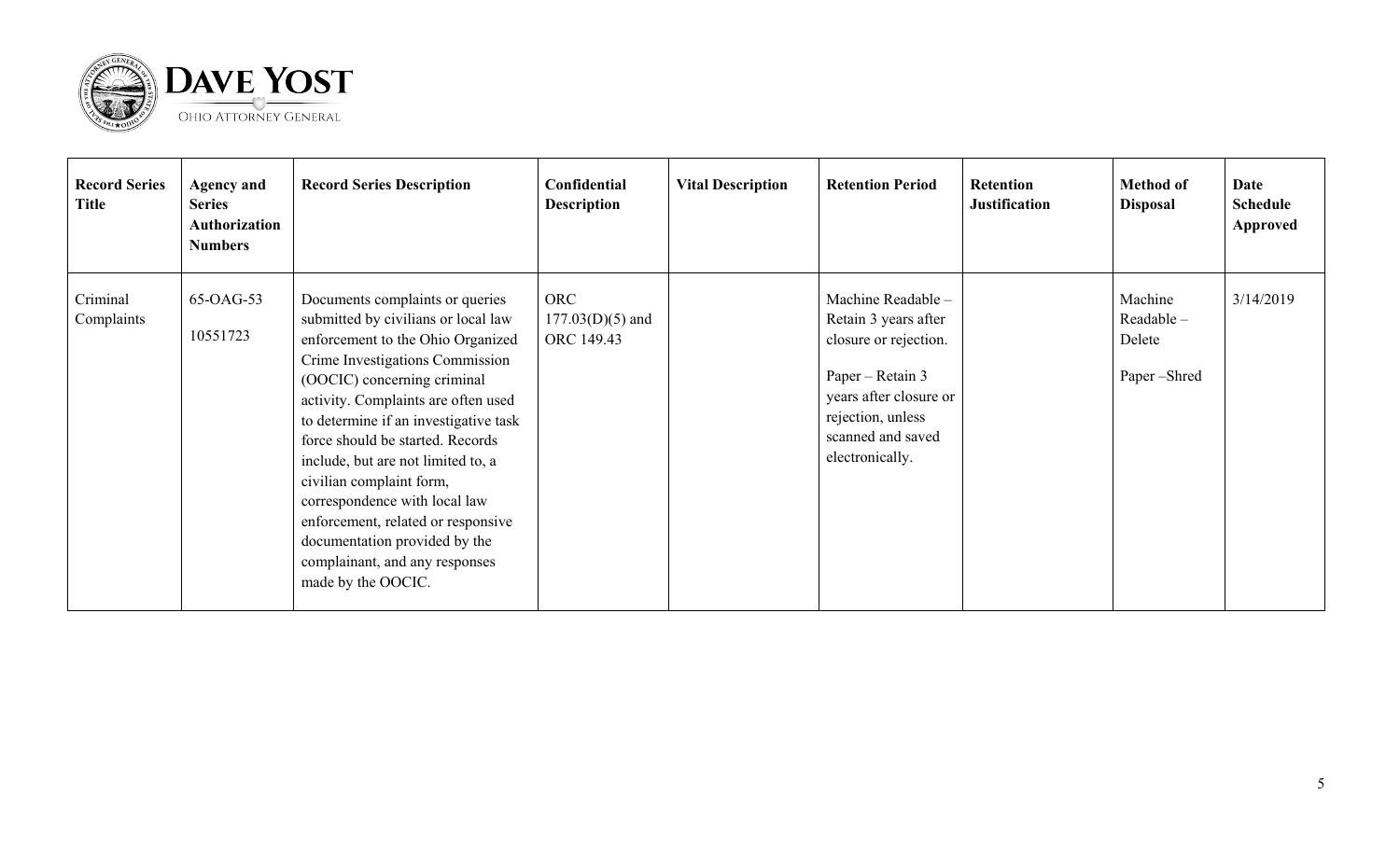

| <b>Record Series</b><br><b>Title</b>         | <b>Agency and</b><br><b>Series</b><br><b>Authorization</b><br><b>Numbers</b> | <b>Record Series Description</b>                                                                                                                                                                                                                                                                                  | Confidential<br><b>Description</b>                                         | <b>Vital Description</b> | <b>Retention Period</b>                                                                                                                                                                                            | <b>Retention</b><br><b>Justification</b> | <b>Method of</b><br><b>Disposal</b>                | <b>Date</b><br><b>Schedule</b><br><b>Approved</b> |
|----------------------------------------------|------------------------------------------------------------------------------|-------------------------------------------------------------------------------------------------------------------------------------------------------------------------------------------------------------------------------------------------------------------------------------------------------------------|----------------------------------------------------------------------------|--------------------------|--------------------------------------------------------------------------------------------------------------------------------------------------------------------------------------------------------------------|------------------------------------------|----------------------------------------------------|---------------------------------------------------|
| Task Force<br><b>Work Orders</b>             | 65-OAG-54<br>10551725                                                        | Documents equipment and service<br>requests from covert task forces.<br>Such needs include, but are not<br>limited to, equipment needed,<br>equipment or building repairs, and<br>computer support.                                                                                                               | Confidentiality of<br><b>Task Force work</b><br>(ORC)<br>$177.03(D)(5)$ ). |                          | Machine Readable -<br>Retain 1 year after<br>completion of work.<br>Paper - Retain 1<br>year after<br>completion of work,<br>unless scanned and<br>saved electronically.                                           |                                          | Machine<br>Readable-<br>Delete<br>Paper - Shred    | 3/14/2019                                         |
| <b>Task Force</b><br>Licenses and<br>Permits | 65-OAG-55<br>10551724                                                        | Documents relating to the<br>application and grant or denial of an<br>administrative license or permit to be<br>used during the course of an Ohio<br>Organized Crime Investigations<br>Commission (OOCIC) task force<br>operation. Such licenses or permits<br>could concern radio or x-ray operator<br>licenses. |                                                                            |                          | Machine Readable -<br>Retain 1 year after<br>final expiration,<br>renewal, or denial.<br>Paper - Retain 1<br>year after final<br>expiration, renewal,<br>or denial, unless<br>scanned and saved<br>electronically. |                                          | Machine<br>$Readable -$<br>Delete<br>Paper - Shred | 3/14/2019                                         |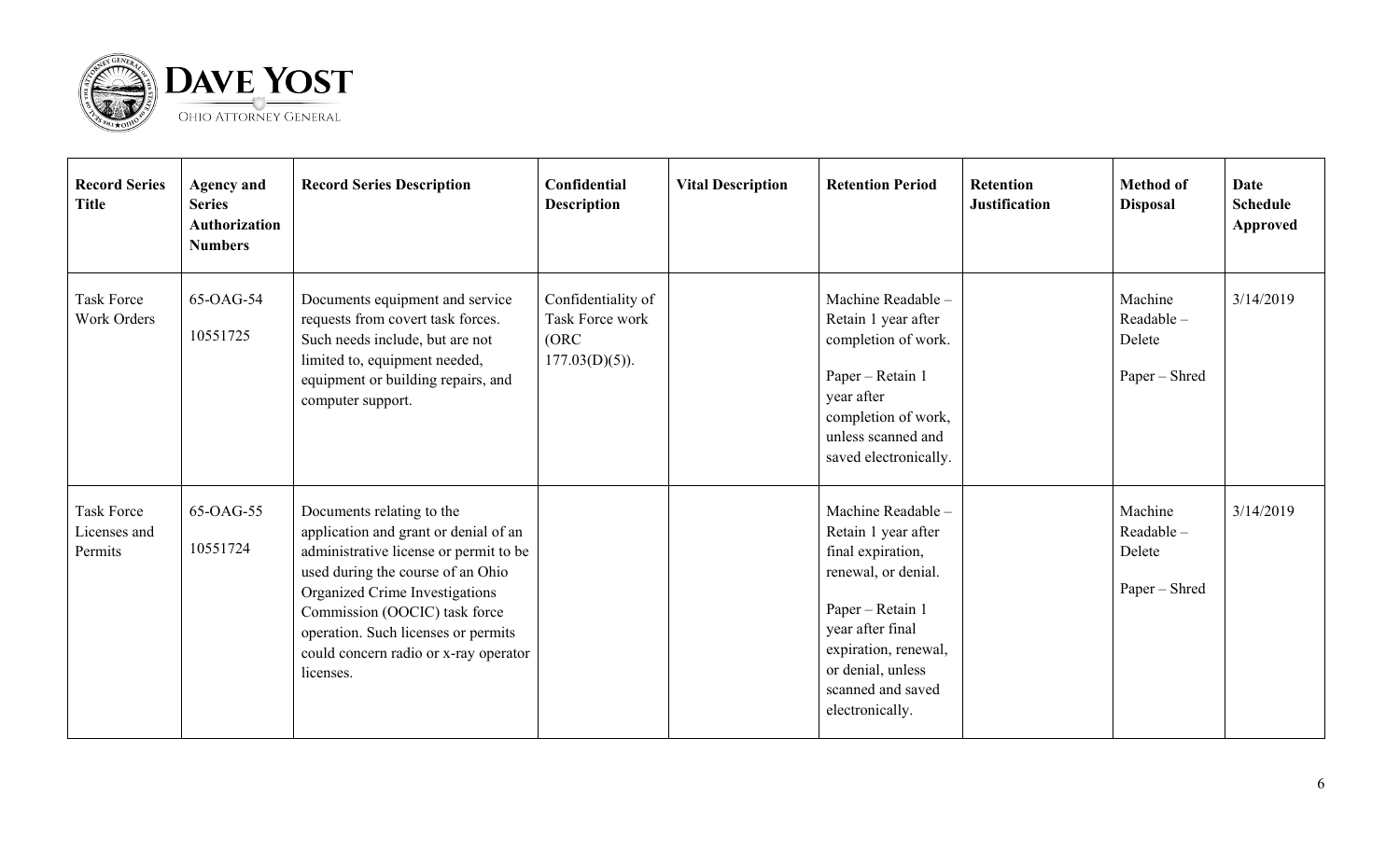

| <b>Record Series</b><br><b>Title</b> | <b>Agency and</b><br><b>Series</b><br>Authorization<br><b>Numbers</b> | <b>Record Series Description</b>                                                                                                                                                                                                                                                                    | Confidential<br><b>Description</b>                                  | <b>Vital Description</b> | <b>Retention Period</b>                                                                                                                                                                                                    | <b>Retention</b><br><b>Justification</b> | <b>Method of</b><br><b>Disposal</b>             | Date<br><b>Schedule</b><br>Approved |
|--------------------------------------|-----------------------------------------------------------------------|-----------------------------------------------------------------------------------------------------------------------------------------------------------------------------------------------------------------------------------------------------------------------------------------------------|---------------------------------------------------------------------|--------------------------|----------------------------------------------------------------------------------------------------------------------------------------------------------------------------------------------------------------------------|------------------------------------------|-------------------------------------------------|-------------------------------------|
| Task Force<br>Financial<br>Records   | 65-OAG-56<br>10551722                                                 | Documents financial transactions<br>and use of commission funds relating<br>to task force operations. Records<br>include, but are not limited to, bank<br>statements, invoices, vouchers, travel<br>expense reports, and other<br>expenditure documents created<br>during a task force's operation. | Confidentiality of<br>Task Force work<br>(ORC)<br>$177.03(D)(5)$ ). |                          | Machine Readable -<br>Retain 5 years after<br>closing of task force,<br>provided audited.<br>Paper – Retain 5<br>years after closing of<br>task force, provided<br>audited, unless<br>scanned and saved<br>electronically. |                                          | Machine<br>Readable-<br>Delete<br>Paper – Shred | 3/14/2019                           |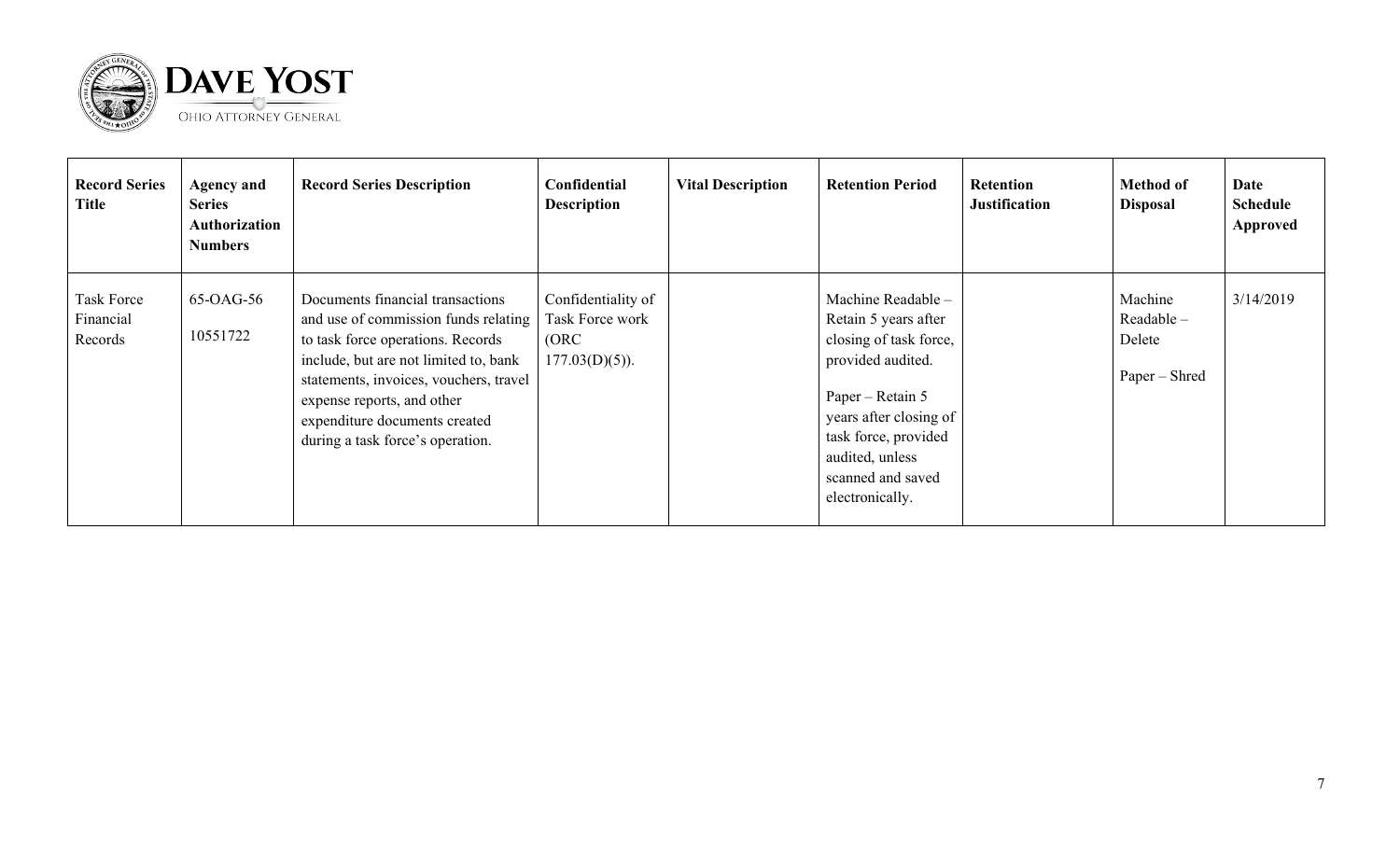

| <b>Record Series</b><br><b>Title</b> | <b>Agency and</b><br><b>Series</b><br>Authorization<br><b>Numbers</b> | <b>Record Series Description</b>                                                                                                                                                                                                                                                                                                                                                                                                                                                                                                                                                                                                                            | Confidential<br><b>Description</b>                                                                                                                                                                                        | <b>Vital Description</b>                                   | <b>Retention Period</b>                                                                                                                                                                                                                                                                                                                                                                                                                                                                                                                                                               | <b>Retention</b><br><b>Justification</b>                                                                                                                                                                                                                                                                                                                                                               | <b>Method of</b><br><b>Disposal</b>             | <b>Date</b><br><b>Schedule</b><br>Approved |
|--------------------------------------|-----------------------------------------------------------------------|-------------------------------------------------------------------------------------------------------------------------------------------------------------------------------------------------------------------------------------------------------------------------------------------------------------------------------------------------------------------------------------------------------------------------------------------------------------------------------------------------------------------------------------------------------------------------------------------------------------------------------------------------------------|---------------------------------------------------------------------------------------------------------------------------------------------------------------------------------------------------------------------------|------------------------------------------------------------|---------------------------------------------------------------------------------------------------------------------------------------------------------------------------------------------------------------------------------------------------------------------------------------------------------------------------------------------------------------------------------------------------------------------------------------------------------------------------------------------------------------------------------------------------------------------------------------|--------------------------------------------------------------------------------------------------------------------------------------------------------------------------------------------------------------------------------------------------------------------------------------------------------------------------------------------------------------------------------------------------------|-------------------------------------------------|--------------------------------------------|
| <b>Task Force</b><br>Files           | 65-OAG-57<br>10551746                                                 | Documents the operation and case<br>work of task forces approved by the<br>Ohio Organized Crime<br>Investigations Commission (OOCIC)<br>per ORC 177. Records include, but<br>are not limited to, records created or<br>collected in the course of the<br>investigation, intelligence gathered,<br>records used to help manage or<br>operate a task force, reports, and<br>correspondence between OOCIC,<br>local law enforcement, federal law<br>enforcement, prosecutors, and other<br>criminal justice entities.<br>Administrative records related to<br>task force will be retained by<br>OOCIC per separate, applicable<br>records retention schedules. | Contains<br>Confidential Law<br>Enforcement<br>Investigatory<br>Records (CLEIRs)<br>and Law<br>Enforcement<br><b>Automated Data</b><br>System (LEADS)<br>reports protected<br>by ORC<br>$177.03(D)(5)$ and<br>ORC 149.43. | Some task forces may<br>have the only copy of<br>a record. | Machine Readable -<br>Upon closure of task<br>force, return all<br>work to lead task<br>force agency. If BCI<br>or AGO is lead<br>agency, retain for 5<br>years from task<br>force closure or 2<br>years from last<br>appealable court<br>action, whichever is<br>later.<br>Paper - Upon<br>closure of task force,<br>return all work to<br>lead task force<br>agency. If BCI or<br>AGO is lead agency,<br>retain for 5 years<br>from task force<br>closure or 2 years<br>from last appealable<br>court action,<br>whichever is later,<br>unless scanned and<br>saved electronically. | The return of task<br>force work to lead<br>task force agency<br>assures records are<br>with agency that will<br>most benefit from<br>them, such as for<br>continuing cold case<br>investigations.<br>Retaining any BCI or<br>AGO-led task force<br>information for<br>several years after<br>last appealable court<br>action will assure<br>records are not<br>needed if no further<br>appeals occur. | Machine<br>Readable-<br>Delete<br>Paper – Shred | 12/9/2019                                  |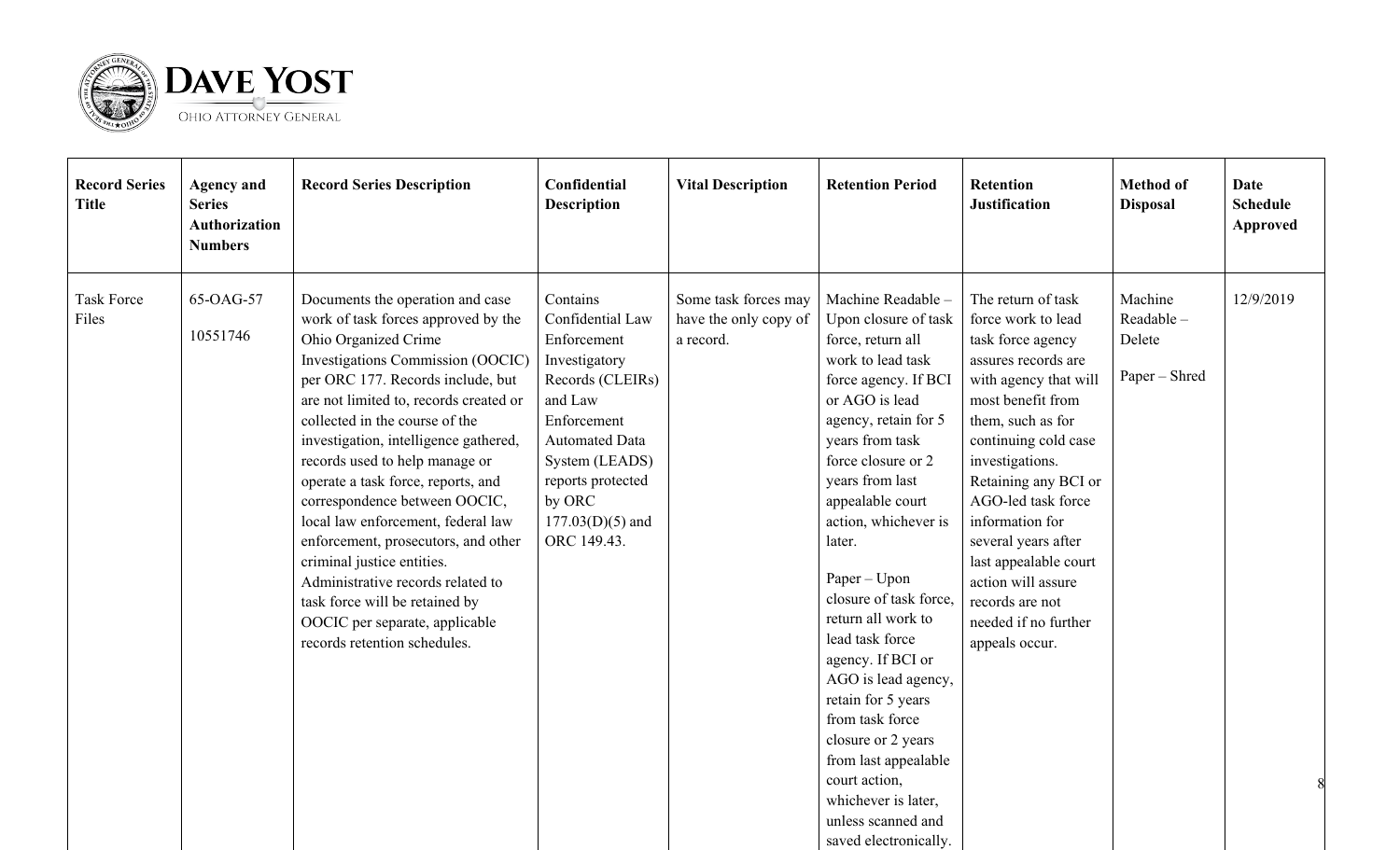

| <b>Record Series</b><br><b>Title</b>                                               | <b>Agency and</b><br><b>Series</b><br><b>Authorization</b><br><b>Numbers</b> | <b>Record Series Description</b>                                                                                                                                                                                                                                                                                                                         | Confidential<br><b>Description</b>                                                                   | <b>Vital Description</b>                | <b>Retention Period</b>                                                                                                                                                                                          | <b>Retention</b><br><b>Justification</b>             | <b>Method of</b><br><b>Disposal</b>                | <b>Date</b><br><b>Schedule</b><br><b>Approved</b> |
|------------------------------------------------------------------------------------|------------------------------------------------------------------------------|----------------------------------------------------------------------------------------------------------------------------------------------------------------------------------------------------------------------------------------------------------------------------------------------------------------------------------------------------------|------------------------------------------------------------------------------------------------------|-----------------------------------------|------------------------------------------------------------------------------------------------------------------------------------------------------------------------------------------------------------------|------------------------------------------------------|----------------------------------------------------|---------------------------------------------------|
| Confidential<br><b>Informant Files</b>                                             | 65-OAG-58<br>10551745                                                        | Documents Ohio Organized Crime<br>Investigative Commission (OOCIC)<br>use of confidential informants in the<br>course of a task force investigation.<br>Records include, but are not limited<br>to, informant's criminal history,<br>background information, reports on<br>types of activities, correspondence<br>with OOCIC, and amount of<br>payments. | Investigatory<br>information<br>protected by both<br><b>ORC</b><br>$177.03(D)(5)$ and<br>ORC 149.43. | Only record of<br>informants available. | Machine Readable -<br>Retain 25 years from<br>task force close.<br>Paper - Retain 25<br>years from task<br>force close, unless<br>scanned and saved<br>electronically.                                           | Matches average<br>length of an officer's<br>career. | Machine<br>Readable-<br>Delete<br>Paper - Shred    | 12/9/2019                                         |
| Ohio Organized<br>Crime<br>Investigations<br>Commission<br>(OOCIC)<br>Member Files | 65-OAG-59<br>10551744                                                        | Documents the official appointment<br>of members of the OOCIC by the<br>Ohio Governor. Records include, but<br>are not limited to, initial application<br>to serve on the commission,<br>commission member oath to office,<br>appointments, and correspondence.                                                                                          |                                                                                                      |                                         | Machine Readable -<br>Retain 3 years from<br>last date serving on<br>the commission.<br>Paper - Retain 3<br>years from last date<br>serving on the<br>commission, unless<br>scanned and saved<br>electronically. |                                                      | Machine<br>$Readable -$<br>Delete<br>Paper - Shred | 12/9/2019                                         |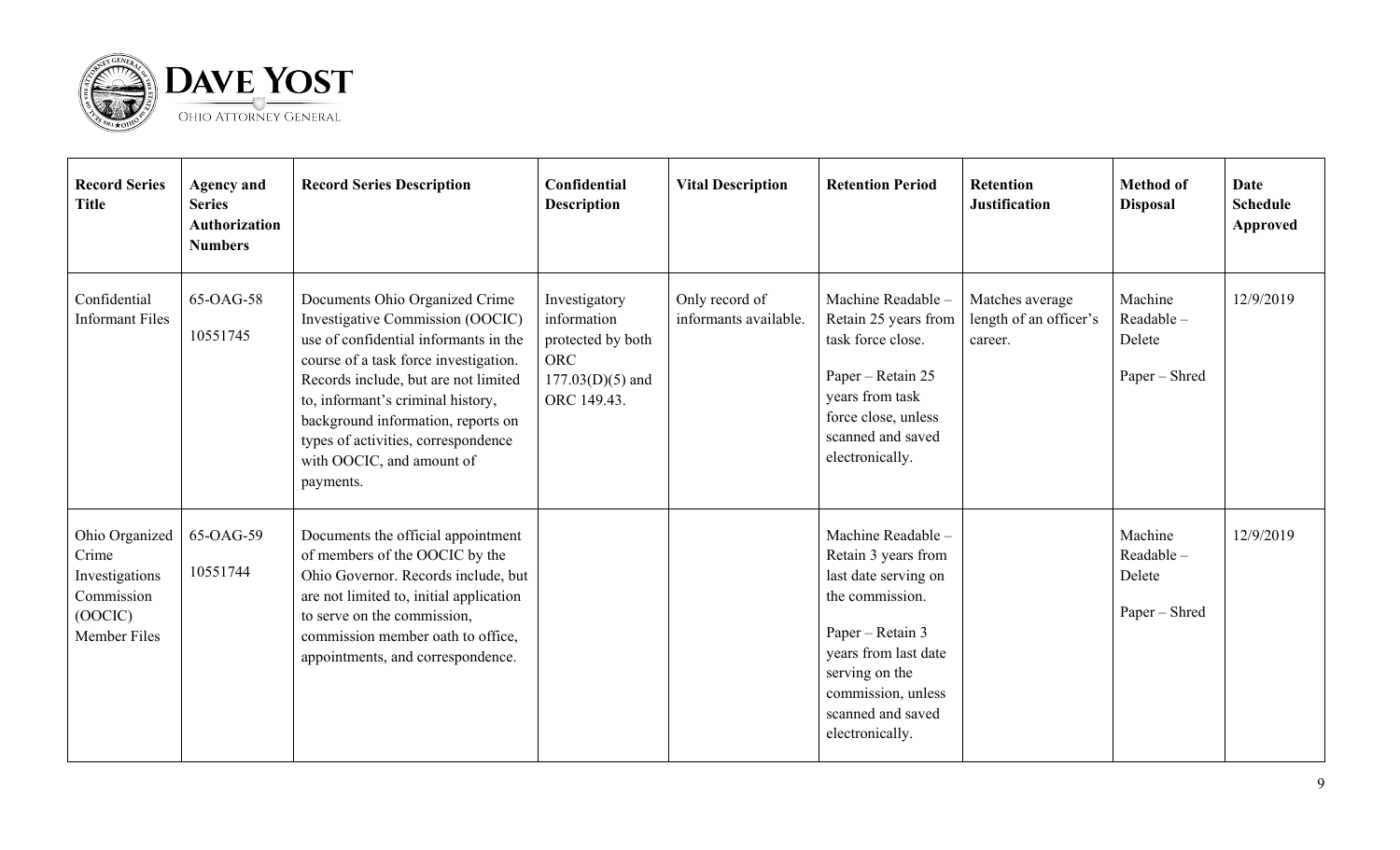

| <b>Record Series</b><br><b>Title</b>                                                       | <b>Agency and</b><br><b>Series</b><br>Authorization<br><b>Numbers</b> | <b>Record Series Description</b>                                                                                                                                                                                                                                         | Confidential<br><b>Description</b>                     | <b>Vital Description</b> | <b>Retention Period</b>                                                                                                                                                                                                | <b>Retention</b><br><b>Justification</b> | <b>Method of</b><br><b>Disposal</b>                | Date<br><b>Schedule</b><br>Approved |
|--------------------------------------------------------------------------------------------|-----------------------------------------------------------------------|--------------------------------------------------------------------------------------------------------------------------------------------------------------------------------------------------------------------------------------------------------------------------|--------------------------------------------------------|--------------------------|------------------------------------------------------------------------------------------------------------------------------------------------------------------------------------------------------------------------|------------------------------------------|----------------------------------------------------|-------------------------------------|
| Ohio Organized<br>Crime<br>Investigative<br>Commission<br>(OOCIC)<br><b>Meeting Packet</b> | 65-OAG-60<br>10551748                                                 | Meeting packets prepared for Ohio<br>Organized Crime Investigative<br>Commission (OOCIC) meetings per<br>ORC 177.01. Records include, but<br>are not limited to, agenda, copy of<br>previous meeting's minutes, and<br>copies of materials for discussion at<br>meeting. | Contains<br>information<br>protected by ORC<br>177.03. |                          | Machine Readable -<br>Retain 4 years and<br>until no longer of<br>administrative value.<br>Paper – Retain 4<br>years and until no<br>longer of<br>administrative value,<br>unless scanned and<br>saved electronically. |                                          | Machine<br>$Readable -$<br>Delete<br>Paper – Shred | 12/9/2019                           |